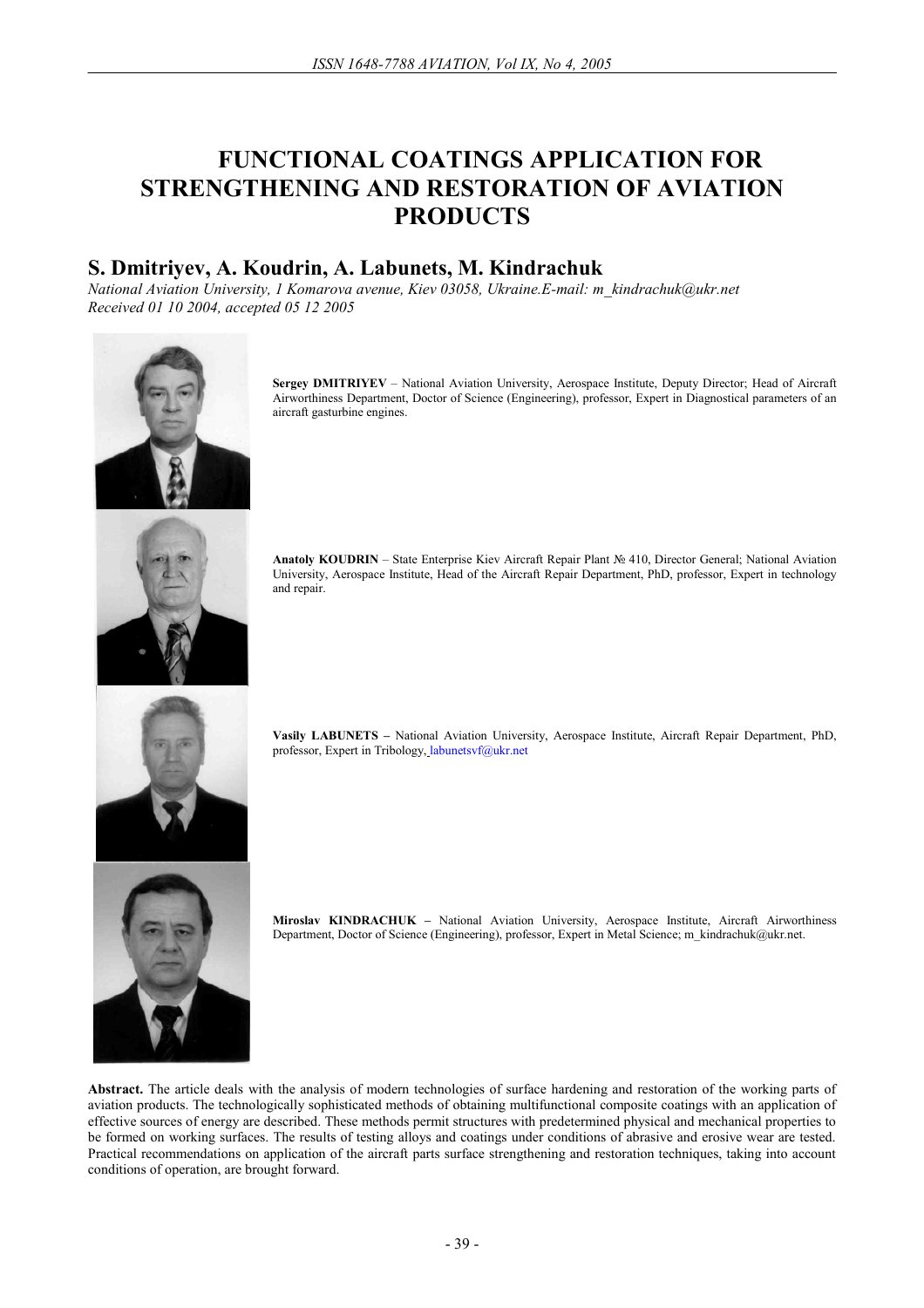**Keywords:** surface strengthening, restoration, coating, structure, wear, wear resistance.

#### **Introduction**

The successful solution of production efficiency and the transition from a state-run economy to intensive development are closely connected with more rapid scientific and technical progress. For this purpose, it is necessary to create and implement fundamentally new types of technology and engineering connected with material science. This especially concerns parts subject to friction, upon which the safety and durability of modern machinery, particularly aircraft, depend. The problem of serviceability of aviation products (AP) is urgent in every country. This is especially true in the countries of the CIS, in connection with their aging aircraft fleets and also with limited means necessary for the restoration of worn out parts.

Parts subject to friction work under conditions of fatigue, abrasion, erosion, gas and hydro-abrasive wear, cavitations, fretting-corrosion, etc. For example, turbine blades are exposed to high temperature gas flow and significant load during operation and are worn due to the propagation of erosive wear on their working surfaces.

In operation, not only can the wear of the airfoil portion of a blade be observed, but also the wear of the clearance between the rotor blade tip shroud and alternating tension in blades, resulting in the break-down and failure of a blade.

Components of landing gear are exposed to abrasive wear. Gas-abrasive wear can be observed on helicopter rotor blades operated on unpaved landing airfields and in dusty areas. Gas-abrasive wear is observed most distinctively on the parts of the gas-air duct of the gasturbine engines of helicopters. When a helicopter operates on the ground or hovers at a low altitude, dust and sand can easily be lifted into the air by the airflow caused by the rotating rotor and this dust cloud is kept suspended. As a result, air mixed with abrasive particles enters the intake system of engines, promoting intensive development of gas-abrasive wear.

Mineral and artificial oils, greases, working liquids, and solid lubricants are used to lubricate most parts of planes and engines exposed to friction.

Foreign particles such as dust and sand enter these lubricants, promoting the development of wear processes and sometimes cause contacting surfaces to jam. From 85 to 90 percent of planes are removed from operation because of amortization of components, while expenditure of metal for spare parts manufacturing exceeds 20% of annual melting [1].

The problem of increasing the heat and corrosion resistance of AM parts, as well as increasing their fatigue strength, fretting stability, etc., is extremely pressing. All these factors urgently require the development of technological methods promoting the serviceability of parts subject to friction.

Increasing the resistance of parts to wear with the help of technological methods can be done in two directions:

1. Manufacturing parts using wear resistant alloys

and composite materials.

2. Forming on the working surfaces of the parts functional coatings, the structure of which provides high tribological properties.

At present, some brands of alloyed steel are used as wear-resistant steel. However, the usage of these steels leads to a rise of the cost of the products. Beside, alloyed steels do not always provide the necessary tribotechnical characteristics of the parts that work under certain conditions of contact interaction. In a number of cases, it is impossible to satisfy a complex of operational requirements by application of traditional structural materials. More prospective is the creation of functional coatings having predetermined physical and chemical properties. Application of such coatings not only provides high serviceability for parts subject to friction, but also allows a lot of rare alloyed materials to be saved, because in most cases the thickness of the coating applied on the surface of the parts ranges from 5-8 up to 250-300 microns.

The purpose of the present work is monitoring the technological methods of surface strengthening and restoration of worn out AP parts and determining of tribotechnical characteristics of coating by means of new technological methods.

#### **Methods of research**

A set of complex methods have been applied in research; they allow to be conducted a complete analysis of worn-out parts subject to restoration and model samples before and after the tribotechnical tests.

The condition of working surfaces was studied with the help of metallographic and electron-microscopic analyses. The microstructures of surface layers were examined with MMP-2P and Neophot-32 optical microscopes. Electron-microscopic research was carried out with a "CamScan-4 DV" scanning electronic microscope. The chemical structure of surface layers was determined with a help of the "Link-860". Phase structure was studied with an X-ray diffractometer. Processing the results of the experiments was carried out by means of mathematical statistical methods.

The tests under conditions of gas-abrasive wear were carried out on installation and by means of a technique explained in [2]. At 3000 or 6000 rpm of the rotor, the speed of the abrasive flow of 38 or 76 m/s is provided. The size of the abrasive particles varied from 300 up to 900 microns. The tests were carried out at 15, 30, 60, and 90 degrees of angle of attack. The required angle of attack was provided by the inclination of the working surface of the sample relative to the horizontal plane. Samples 20x15x4 mm in size were ground up to a roughness of the working surface Rа=0.16-0.32 microns. Quartz sand with 0.5-0.9 mm grain size and relative moisture content of not more than 0.15% were used as abrasive material.

The wear resistance of the alloys and coatings under study with abrasive, which was not rigidly fixed, was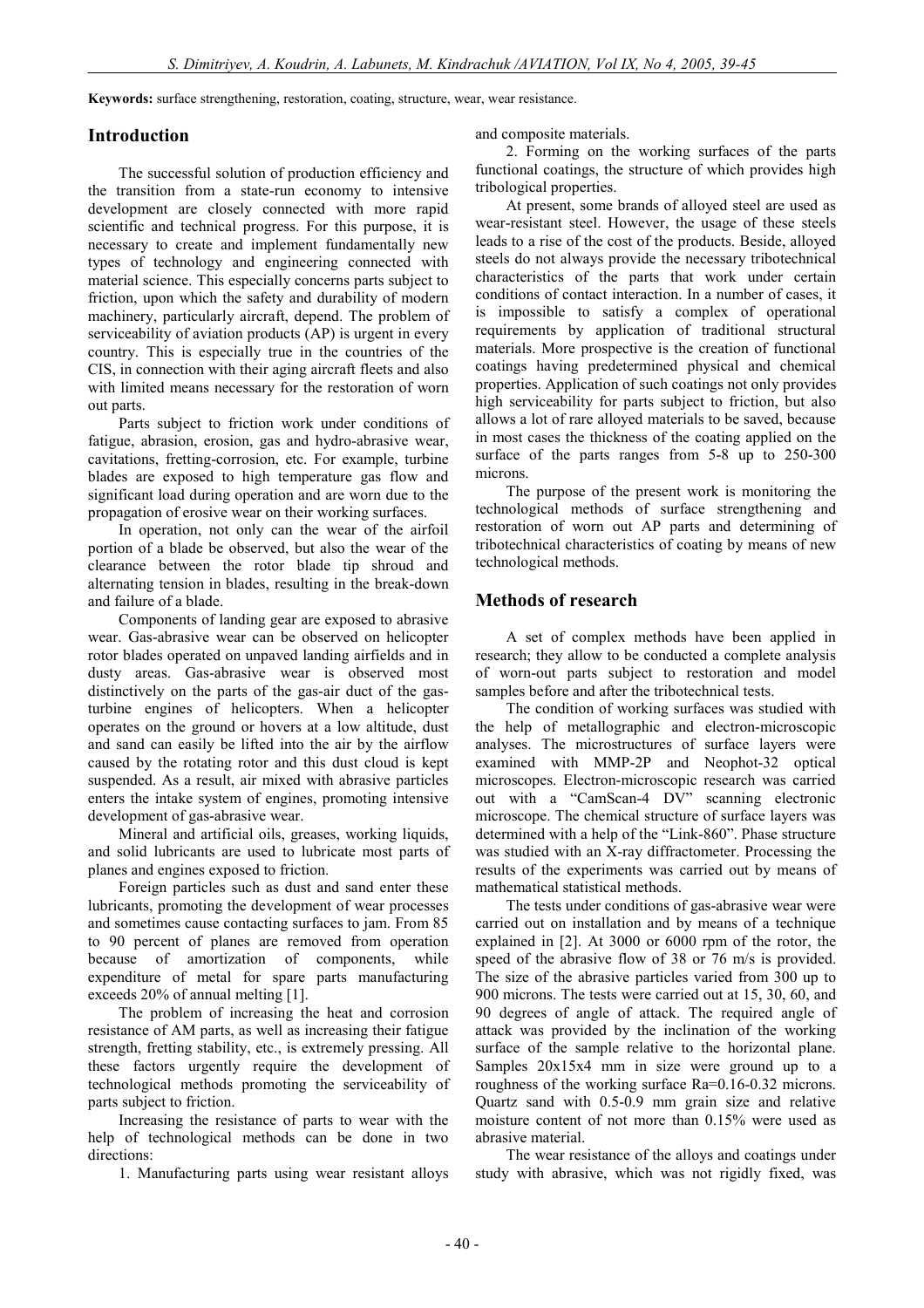carried out according to the aforementioned method and on the installation [3].

Hardened steel and nickel based surface in materials were used in experiments.

### **Results of research**

At present the operations to provide quality and surface strength of parts subject to friction are carried out in two-ways:

1) Surface treatment, with a change of the structure of the working layer without any change of the chemical composition;

2) Application of functional coatings.

Among the methods of surface treatment, there are surface plastic deformation (SPD), mechanothermal, surface thermal, electromagnetic, magnetoimpulsive, electromechanical, laser, and electron-radial processing. Each of these methods of treatment has advantages and shortcomings and should be used in view of conditions of the operation and of the material of the part to be hardened. For example, SPD, which is one of the most widespread methods of surface hardening, increases surface strength hardness, and wear resistance.

After SPD, parts become less sensitive to fatigue failure; scratches and micro cracks that remained on a surface after the previous technological operation disappear. Thus the limit of elasticity, fluidity, and endurance grows.

The method of shot blasting was widely used among the varieties of methods of SPD treatment. This method results in the formation of cold hardening in the surface layer, increasing hardness and wear resistance. The application of these methods of hardening allows the durability of components such as turbine blades, rods, springs, spring plates, stamps, etc. to be considerably increased.

Traditional methods of surface thermal treatment are carried out by heating parts with a gas flame, by highfrequency current (HFC), or by laser. The HFC method of surface hardening has the widest application in machine building, auto tractor, and electro technical engineering. Parts such as gears, shafts, axes, cams, and fingers for clutches working under conditions of friction and wear and subjected to dynamic loads are treated by this method.

As a rule, these parts have high surface hardness and wear resistance, and their core remains viscous, which provides components with high fatigue durability. The thickness of the hardened layer, which amounts to 1-10 mm, is adjusted by the frequency of the electric current. For removal of residual pressure after hardening, the details are exposed to low tempering.

More essential results are achieved by thermomechanical (TMT) and electromechanical (EMT) treatment, at which the durability of carbonaceous alloys considerably increases and their plasticity is barely reduced. The given methods are based on the joint effect of plastic deformation and temperature changing over time according to certain laws.

The varieties of TMT are high temperature TMT and

low temperature TMT. Application of these methods increases the degree of deformation up to 12%. It causes wear resistance to increase more than 1.5 times and wear resistance under conditions of abrasive wear process to increase 1.5-2 times.

The essence of EMT is that, under the influence of the tool to which the current is supplied, a partial melting and swelling-up on the edges of the working edge of the tool occurs. This method is applicable for restoration of parts with deterioration less than 0.35 mm. Process flow diagrams of EMT are subdivided in two kinds: electromechanical smoothing (EMS) and electromechanical swelling-up (EML). The choice of technological diagram of EMT is determined by the purpose of the part and by its operating conditions. At present, research of such methods of surface processing and restoration of the worn out surfaces of the parts as electrohydroimpulsive, electromagnetic, and magnetoimpulsive are carried out.

These methods have not found wide application in industry because systematized data of wear resistance of hardened surfaces and systematized data about the optimum technological mode of processing component members have not been accumulated.

Laser treatment of parts is one of the most prospective methods of surface machining. High speed of heating and cooling, high temperatures, minimum time for full high temper of metal, high values of specific energy – all these makes it possible to obtain necessary mechanical and physical properties at the surface layers. Laser treatment increases wear resistance, fatigue strength as well as endurance of machine parts and mechanisms.

Laser treatment is used to strengthen crankshafts gear wheels, compression rings, distributing shafts, and pistons.

Electron-ray technology [ERT] for material treatment, which is being developed at the E. O. Paton Institute of Electrical Welding of the National Academy of Sciences of Ukraine, belongs to the most effective science-based high technologies and has wide prospects [4].

The methods of galvanic and electro-chemical coating as well as nickel plating, chrome plating, phosphate coating, cadmium plating, copper plating, bronze plating, etc. are the traditional methods used to restore of worn-out parts in aviation engineering. Such methods are used at aircraft repair plants for restoration of more than 50 worn-out parts. The coatings are used for parts, landing gears, rods of hydro cylinders, bolts, etc. Galvanic silver is an antifriction coating. And therefore, to protect the component members from setting – one of the disastrous kinds of wearing – galvanic silver is to be applied on compressor blades.

Composite electrolytic coverings [CEC], having the second phase in their structure that sufficiently affects mechanical and physical properties and terminological properties in particular, are more prospective [5]. The distinctive feature of composite coatings is that either the coating itself is powder or a powder medium is used to form it.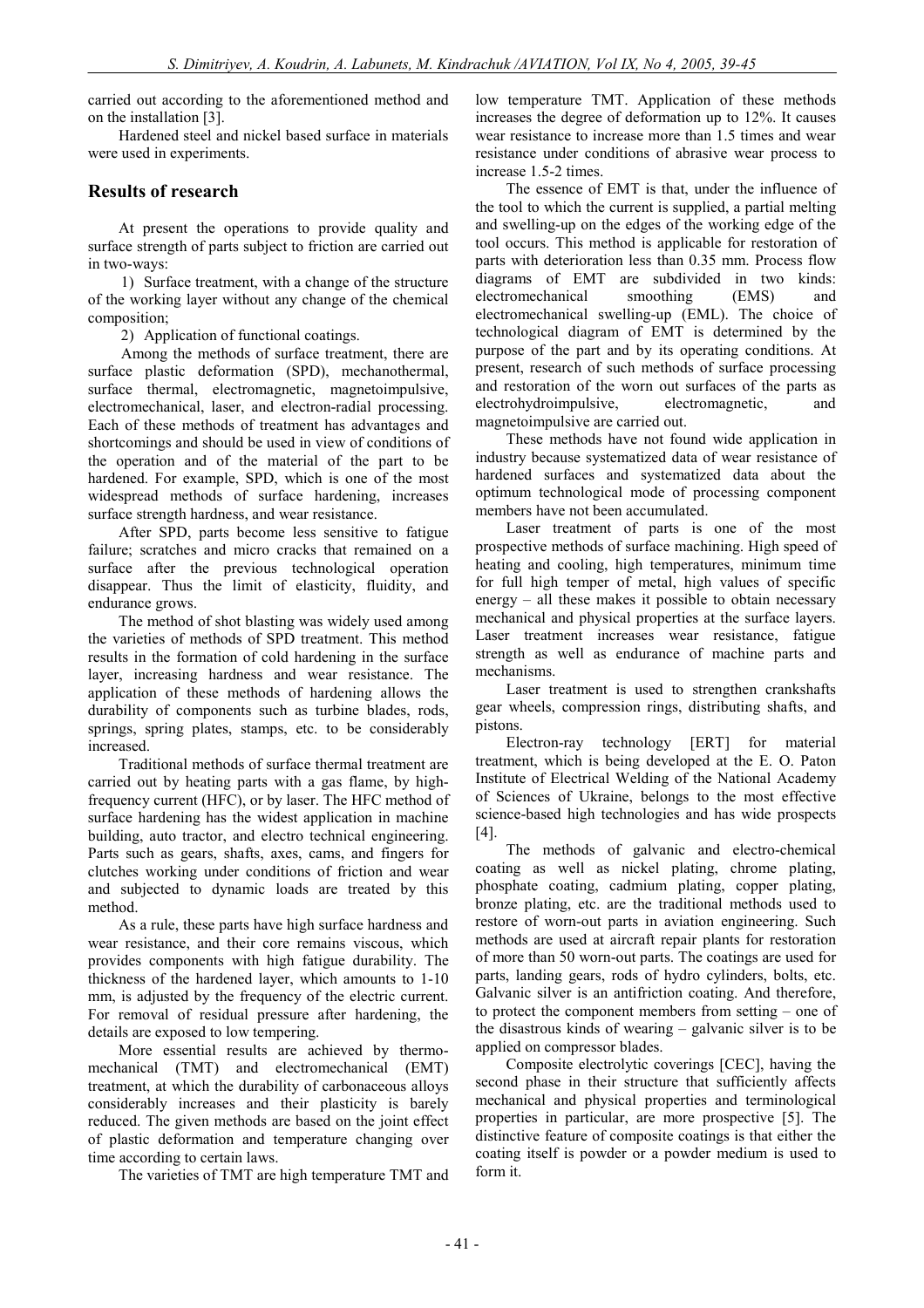The basic method to obtain composite electrolytic coatings [CEC] is to inject the powder particles into the galvanic setting. For each specific case, the composition and structure of the coatings depends on technological parameters of the process [6].

Composite electrolytic coatings may be obtained as a solid boron layer or solid carbide layer. They may also be obtained as eutectics in which solid inclusions of boride and carbide layers are found or in the form of eutectics in which solid inclusions of boride and carbide are evenly distributed in a plastic matrix.

The composite electrolytic coatings may be obtained, depending on the quantity and size of the particles in the matrix (nickel or iron in particular) and depending on the composition of electrolyte and parameters of the process of electrolysis. Composite electrolytic coatings also depend on duration and temperature of homogenizing.

Both coatings with hard inclusion and coating with solid lubricants, which greatly improve the tribospecifications of coatings, are obtained after heat treatment by means of simultaneous input of two or more components into the matrix during electrodeposition. The typical microstructure of composite electrolytic coverings on the basis of nickel is shown in Figure 1.



**Fig 1.** Microstructure of CEC Ni-B after tribotechnical tests

To introduce a method to restore aviation parts, there is no necessity to install special equipment because the standard equipment of galvanic shops in an aircraft plant can be used. The main advantage of CEC is that being a simple combination of two widely used methods of galvanic and thermal coating standard equipment for it application can be used.

Nowadays the methods of gas thermal spraying and vacuum deposit applying are some of the most actively developed directions in the field of protective coatings. Electric arc, gas flame, plasma, and detonation spraying are part of the group of industrially developed methods. They are united by one principle – forming coatings from different particles being heated and accelerated with the help of high temperature gas flow. The structure of coatings created by all these methods is laminated. It is made of more or less discrete particles with more or less distinctive boundaries of separation.

In practice, all four gas thermal methods are used in

aircraft repair plants. The wide application of these methods of restoring worn AP parts is determined not only by physical and mechanical properties obtained by parts after spraining, but also by productivity of the process. Thus, the output is expressed in kg/hour for detonation spraining, in dozens of kg/hour for gas flame and plasma, and in hundreds of kgs per hour for electric arc metallization.

Gas flame coatings are applied to the parts of gas turbine engine to reduce the radial gap between the rotor and the stator of the turbine, increasing efficiency and decreasing fuel consumption. However, application of this method of gas thermal spraying is limited due to weak adhesion of the coating with the main surface, due to porosity, which ranges 5-25%, and the low coefficient of using energy during spraying (2-12%).

Plasma coatings provide higher physical and mechanical properties than gas flame ones. At aircraft repair plants these coatings are applied to the parts made of constructive steels and of nickel alloys, etc. Powders of self-fluxing alloys are used for spraying on the basis of nickel (Ni-Cr-B-Is-C).

When applying plasma coating, it is advisable to use standard equipment. Argon-nitrogen-hydrogen or propane-butane-air mixtures are recommended as power supply sources.

Imported equipment "Plasma technique АG" (Switzerland), "Metko" (USA-Italy), "Kactolin-Utektic" (Switzerland) is widely used for plasma coatings.

Among the shortcomings of the aforementioned equipment are its high cost and the necessity to use expensive and highly purified rare gases.

Micro plasma spraying of coatings, which is realized with the help of MPP plants, is a variety of plasma technologies. This technology is used to restore turbine blades, details of locking armature, stamping units, press molds, etc. More powerful micro plasma devices are prospective, including inverter and module.

In spite of all the advantages, plasma spraying has the following distinctive shortcomings: insufficient strength of cohesion of coatings and bases, high porosity, small output of plasma jet energy use for heating powder, high noise and radiation level, and relatively expensive equipment.

One can partially avoid these shortcomings by using detonation spraying. The porosity of such coatings obtained on simpler equipment amounts to 0.5-1.0% and the strength of cohesion of coatings and bases reaches 160 MРa. The microstructure of detonation coating is shown in Figure 2.

It is worthwhile to note that detonation coating is recommended for the restoration of parts that have small working surfaces and do not require large amounts of coating material. This method is used for the restoration of gas-turbine engine components.

Compared to gas-detonation, plasma-detonation is more prospective. The equipment used for this method permits additional electric power to be introduced into the combustion products and provides control of plasma-power density from  $10^3$  to  $10^7$  W/cm<sup>3</sup> and temperature control from  $2.10<sup>3</sup>$  to  $10<sup>4</sup>$  K. The equipment for plasma-detonation spraying permits to obtain high quality functional coverings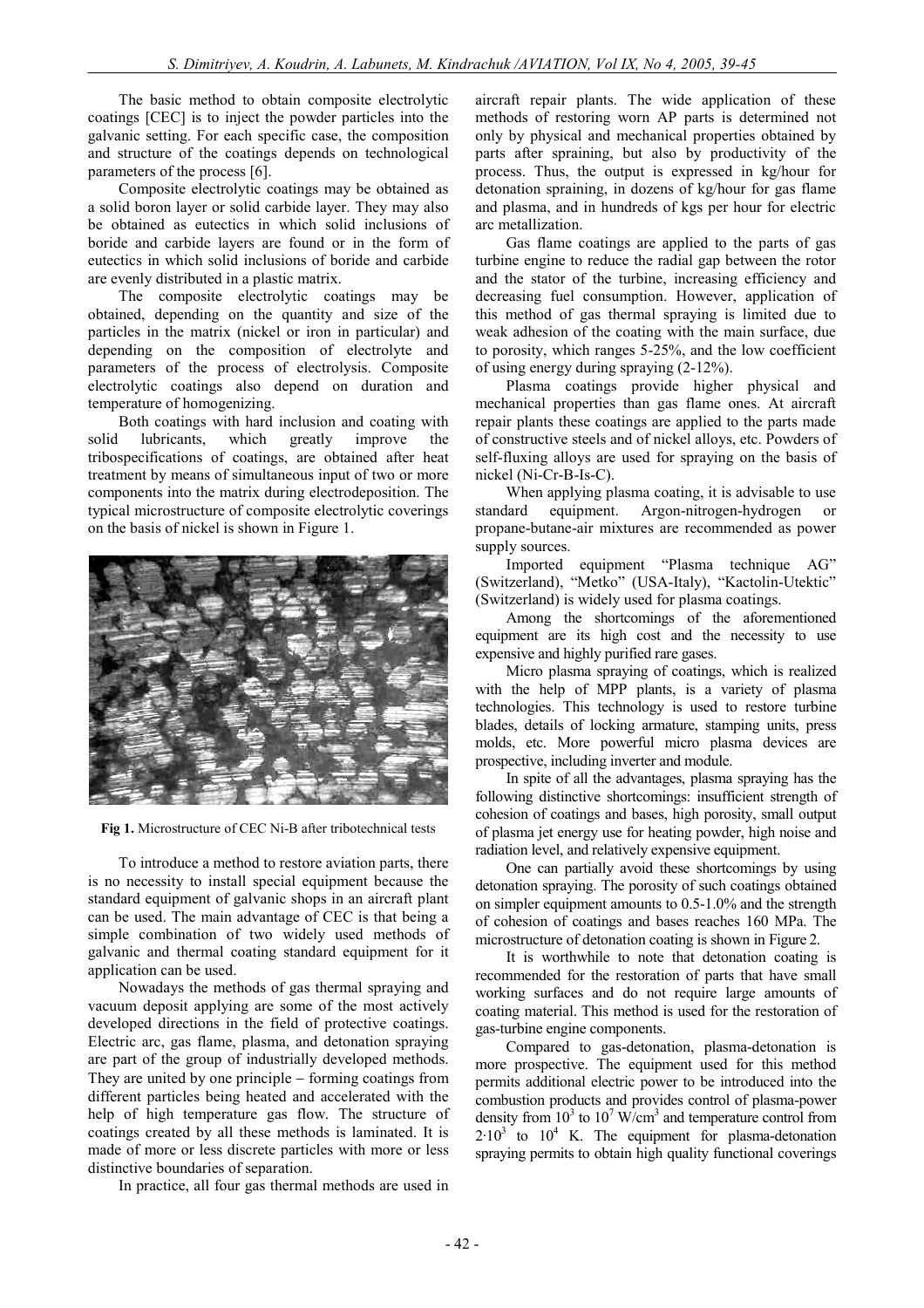to be obtained. The productivity of the process achieves 10 kg/h of powder at power of 10 kW.



**Fig 2.** Microstructure of composite detonation coating, x400

The electric-spark (ESA) method has great possibilities and is used for strengthening material and durability of machines. This method is used to increase heatand corrosion-resistance of surfaces; to increase the durability of metal-cutting, woodworking, and fitter work tools, etc; to make roughness for the following galvanic coating; to facilitate soldering of hard solder able materials with usual solder (application of an intermediate layer, e.g. copper); to increase the size of machine parts during their repair, and to change the surface properties of articles made of nonferrous metals and tool steels.

The essence of this process is alloying the surface layer of a metal part that is a cathode with the material of an electrode (anode) by spark discharge in the air. As a result of the chemical reaction between the alloying element and the dissociated atomic nitrogen and air carbon and the interaction with the material of the part, the hardening structures and compound chemical combinations (e.g. highdispersion nitrites, carbonates and carbides) are formed in surface layers. As a result, an extremely hard and durable diffusive coating is formed. The final form of the coating obtained by the ESA method is given in Figure 3. Besides craters, ridges, and cavities one can see pores on the processed surface, and on the bottom of some craters one can see fused spherical particles.

With the ESA method, complex physical and chemical processes take place. First, the anode material is transferred to the cathode. As a result, the structure and the phase in the cathode surface are changed. Second, the cathode material is repeatedly affected in a number of ways.

This method is noteworthy in connection with the possibility of creating multifunctional coatings of gradient and discrete structure having a wide range of physical and chemical properties. This fact is confirmed by the results of experimental tests of coatings under abrasive wear conditions (Figure 4)



**Fig 3.** Electronic photo of the coating before experiment



**Fig 4.** The steel and coatings wear under abrasive conditions  $(Si0<sub>2</sub>)$ : 1 – steel 30; 2 – PI8; 3 – graphite; 4 – 30XTCA; 5 – BK8; 6 - BK8+graphite

While repairing AP, the ESA method is used for strengthening such parts as cams, guides, locks, clamps, pushers, wedges, and perforations of base members.

The possibilities of chemical and thermal treatment (CTT) of metals and alloys are unlimited. Composite diffusion coatings obtained by the CTT method are particularly prospective. The data of the authors testify to the fact that this matter is prospective for scientific research as well as for practical use [7]. If we consider that the periodic table contains 80 elements that are not rare, the general number of systems that have phases with valuable properties amounts to a number with 27 digits.

Numerous methods of CTT can be applied not only for surface hardening, but also for restoration of worn-out parts like high precision elements (plungers, sleeves, and fuel pump needles and nozzles), the serviceability of which can be effected by contaminating impurities. According to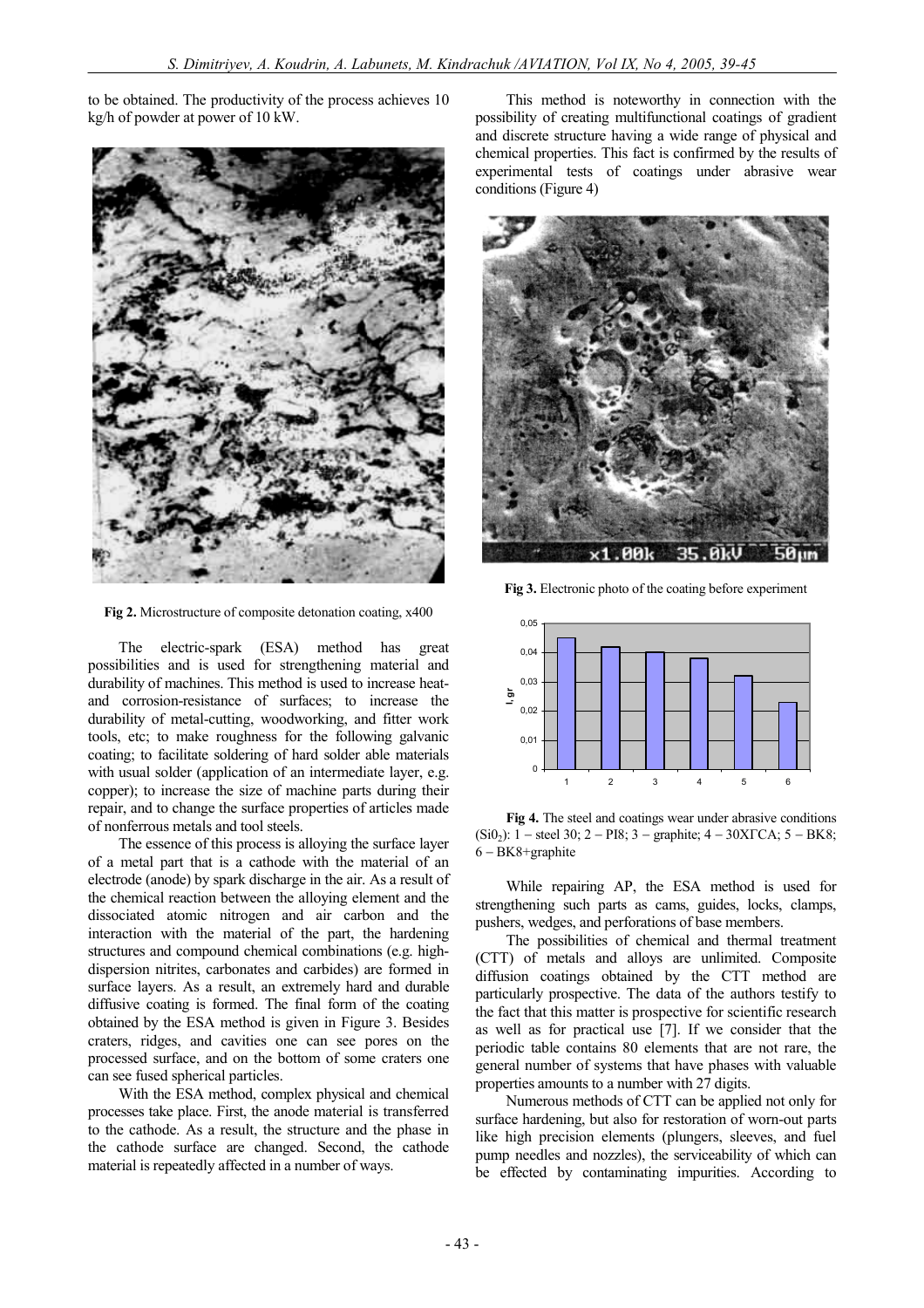statistics, the inorganic amount of contaminating impurities contained in fuel of the engine fuel system is about 70%.

The most dangerous are solid particles, the size of which exceeds the gap of plunger pair. Ingress of abrasive particles on the functional surface of high-precision element causes wear and results in breakdown of fuel supply; fuel consumption increases, starting and power properties of an engine become worse, and overheating can also occur. Using CTT to harden and restore plunger pair parts sufficiently increases their serviceability.

Experience of operation and repair of AP shows that blades and discs are the most heavily loaded parts of an engine. While in operation, they are exposed to alternating and centrifugal loads, to extra loads caused by highfrequency vibration, and high temperatures. Their intensive wear is caused by high-temperature oxidizing processes of the working surfaces of the parts, which stimulates the formation of oxide films and their further destruction under the effect of abrasive gas flow. Materials operate at a breaking point of their capacity due to stress, temperature, and environmental factors. Affected by gas flow, abrasive particles plough the oxidized surface of the parts. They form deep scratches, tear outs, and cavities. Traces of partial melting can also be observed (fig. 5a). Cracks and burnouts may appear on the sectors of inlet vanes (fig. 5 b) and twirlers. Such parts are rejected.

Atmospheric gas (air, oxygen, carbon dioxide, nitrogen) research and their role in gas-abrasive wear were carried out for constructive steels and nickel based material. The research was performed within the particles speed range of 38-78 m/sec, and the size of the particles was 0.5 mm. Some results of this research are given in Fig. 6.

The analysis of this data proves that gas ab resave wear processes proceed more intensively in oxidizing atmospheres than in inert atmospheres. Maximum wear resistance characterizes the surfacing material recommended for restoration of the worn rotor blades ЭП-367.

Recently, the range of parts hardened by laser alloying has increased. When restoring worn parts with laser surfacing, the dimensions of the parts subject to repair are



reduced by an amount equal to the thickness of the working layer of the coating with subsequent application of the coating, taking into consideration machining allowance in accordance with the operational sheets and process charts

of laser processing. This method is used to restore the parts of the D-36 engine.



**Fig 5.** Blade after 8000 hours operating time (a) and inlet vanes sectors after 12000 hours operating time (b)



**Fig 6.** Diagrams of volume wear of the materials under study in different atmospheric gases (1-nitrogen; 2-air, 3-oxygen, 4-carbon dioxide by V=38 m/s, A=0,5 mm) a-ЭП-367; b-ЭИ-893; с-ЖC6K; d-И-625; e-steel X18H10T; f-steel 45 hardened

The sphere of application of complex methods of surface hardening increases. Research directed to hardening parts with self-spreading high-temperature synthesis, ion implantation, electronic and ray radiation methods are being carried out.

#### **Conclusion**

Progressive methods of applying coatings will improve the quality, reliability, and durability of aviation products. They will also increase the period of time